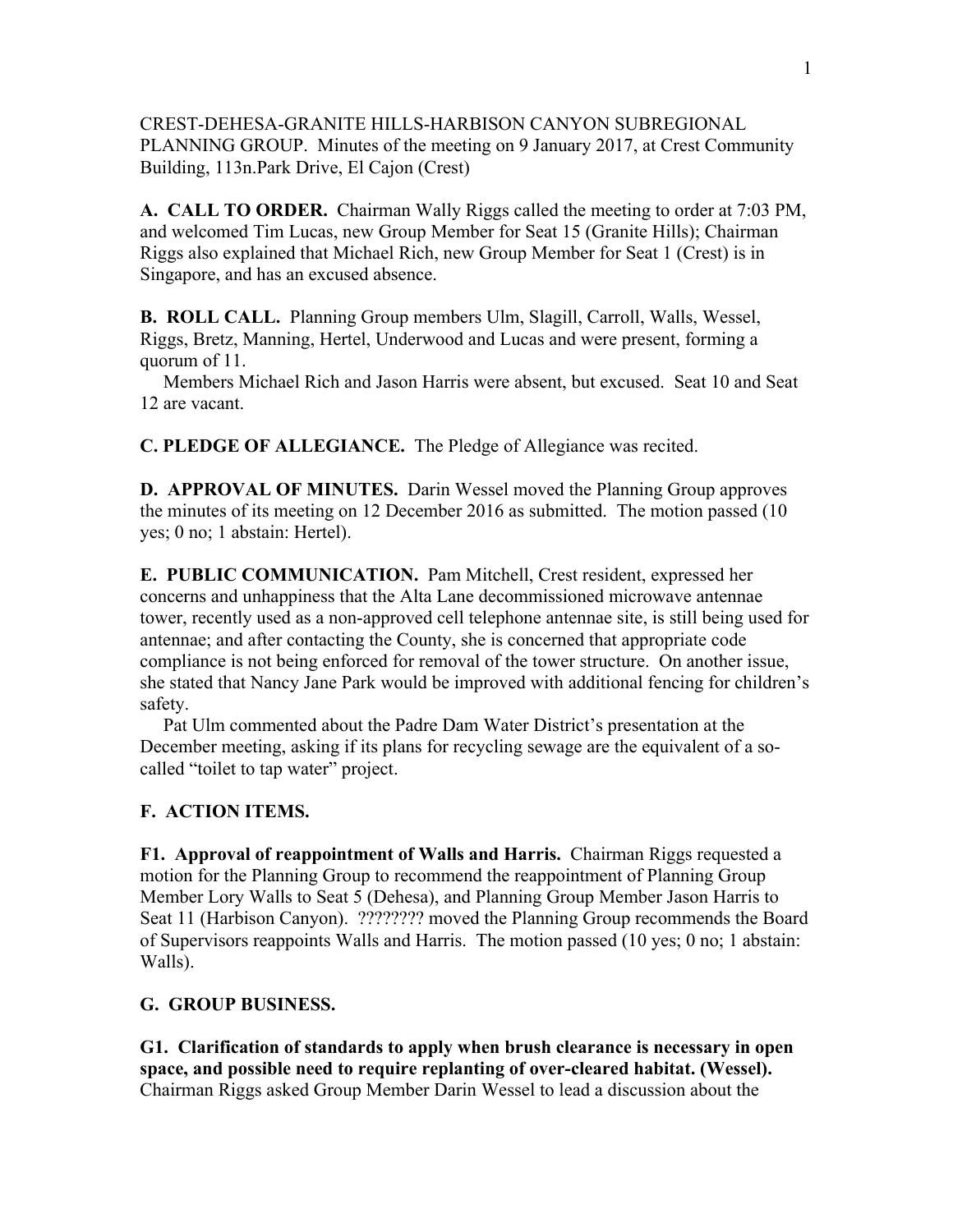differences between County and fire agency regulations, concerning vegetation clearance in Open Space, and problems related to conflicting requirements. The discussion centered on the need for conformity between the regulations fire fighting agencies enforce for vegetation clearance around residences and in adjacent Open Space, and the regulations the County enforces for management of native vegetation in dedicated Open space near homes. The Group discussed how property owners can find themselves caught between fire agency and insurance company demands to completely clear all vegetation in zones adjacent to homes, including dedicated Open Space, while the County dedication requirements for the Open Space may restrict removal of all native vegetation.

 Chairman Riggs asked Darin Wessel if he would research the vegetation clearance standards around homes and in dedicated Open Space that the different fire fighting agencies (County Fire Authority; San Miguel Fire District; CalFire) enforce. Wessel agreed to gather that information. Chairman Riggs asked Tim Lucas if he would research the County's zoning ordinances and dedicated Open Space management requirements concerning vegetation management for fire safety. Lucas agreed to gather that information. Chairman Riggs announced that this issue of clarification of standards for fire safety vegetation clearance near homes and in Open Space will be included on future meeting agendas, with additional Group discussions possible as specific information is gathered and brought to the meetings by Wessel, Lucas and others.

**G2. Report of meeting with Department of Parks and Recreation Old Ironside Park (Manning-Riggs).** Chairman Riggs and Group Member Mary Manning reported on their meeting with Department of Parks and Recreation representatives at Old Ironside Park in Harbison Canyon. They learned that the recent projects at Old Ironside Park have been carried out as Major Maintenance projects by DPR, and PLDO funds have not been used for them; and that DPR administration is upset that plans for these projects were not shared with the community before implementation; and they discussed with DPR possible solutions for several outstanding problems with the Community Building patio (inadequate drainage; inappropriate color; non-skid floor surface). DPR is pleased with the community use at Old Ironside Park. Manning and Riggs were pleased with DPR's willingness to receive input and discuss possible solutions to various problems. Manning sent an email to DPR about the Harbison Canyon Lions Club's interest in hosting a BBQ, to celebrate reopening Old Ironside Park when the current projects are completed.

**G3. Announcements and correspondence received.** Chairman Riggs announced he received final notice of approval of the Environmental Subdivision TPM 21237 on Bullard Lane, and that it requires dedication of a non-motorized multi-use trail easement connected to the County Trails Plan, and also an easement for sensitive biological resources.

 Chairman Riggs also announced that the County conducted a program a training program for Planning Group members on 7 January, and the next scheduled training will be at the County Campus on Overland Avenue, on January 28; a training session has not yet been scheduled for East County; and only new Group members must receive the annual training in person at a training session, while sitting Members may do their annual training online.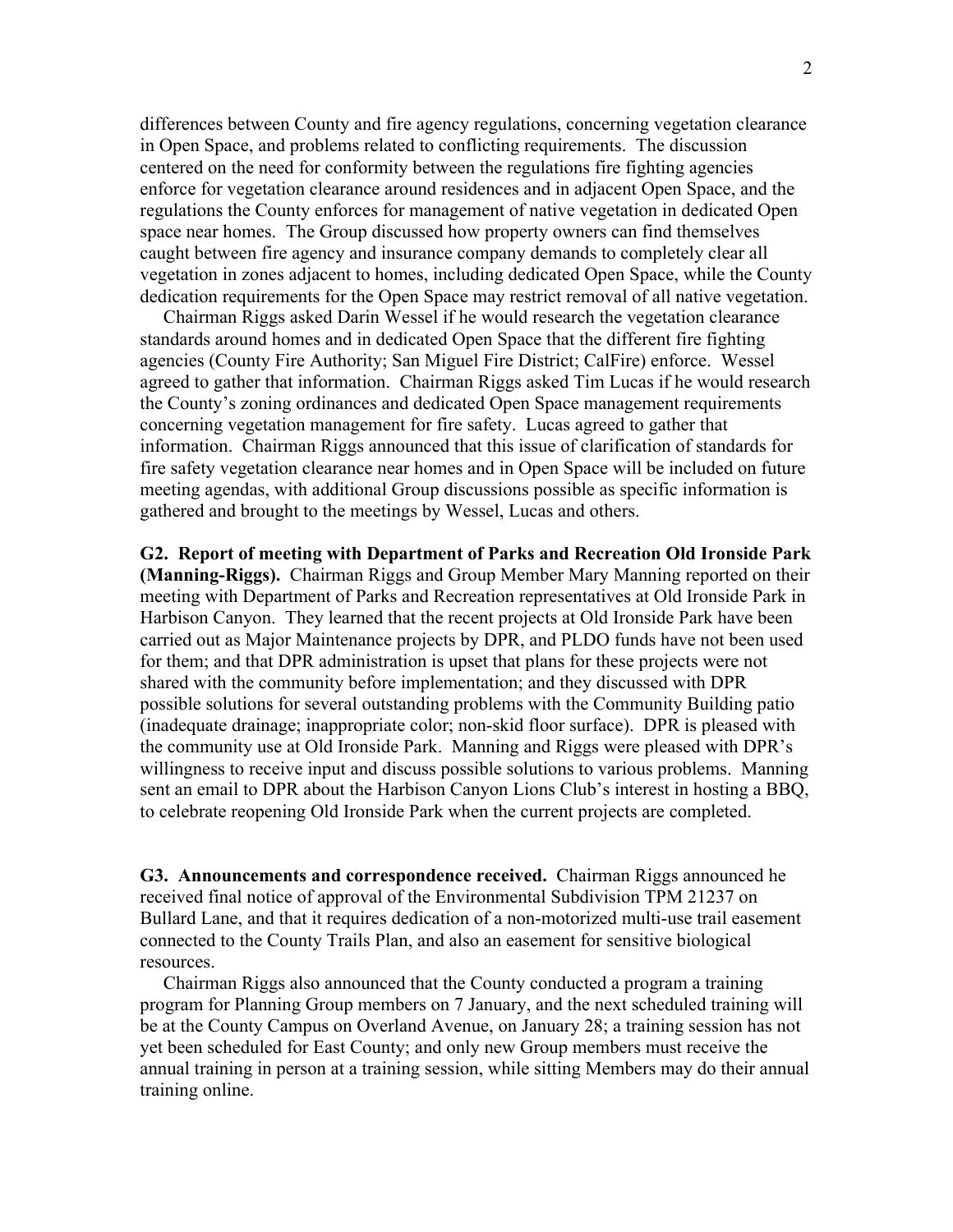## **G4. Subcommittee reports.**

**G4a. Request for current Park Priority List.** Chairman Riggs reported that Bill Sommier, Department of Parks and Recreation, has requested the latest, updated Park Lands Dedication Ordinance Priority List for potential projects in the Subregion's County parks.

**G4b. Appointment of PLDO committee.** Chairman Riggs asked for a Group Member volunteer to replace Judy Bowen and function as the Planning Group's PLDO Priority List Ad Hoc Subcommittee. Mary Manning volunteered, and was appointed by Chairman Riggs.

**G5. Results of TPM 21237-Environmental Subdivision.** See Paragraph 1, Item G3.

**G6. Urgent Group business not included on Final Agenda: discussion and potential action concerning proposed changes to Harmony Grove Community Plan of the San Dieguito Subregional Planning Area.** Chairman Wally Riggs explained that he received an email from San Dieguito Planning Group Chairman Douglas Dill, which he forwarded to all Planning Group members for review, on 6 January 2017; the issue of concern described in the email -- proposed developer-initiated changes to existing Community Plan boundaries – potentially affects all Planning Groups and may warrant a formal letter of comment and recommendation from our Group; but such a letter must be received by 30 January, so the Group would need to consider the issue at the meeting tonight. Chairman Riggs reminded the Group that according to the Brown Act in these circumstances, by a two-thirds affirmative vote, the Group could approve consideration of an urgent item of business that was not included on the Final Agenda that was publically posted 72 hours prior to the meeting.

 Phil Hertel moved that, because of the need for immediate action, the Planning Group approves adding to the present agenda at this time a discussion, and potential action, concerning the issue, raised in the 6 January email from San Dieguito Planning Group Chairman Douglas Dill, of changing Community Plan boundaries by a developerinitiated General Plan Amendment. The motion passed unanimously (11 yes; 0 no; 0 abstain).

 Chairman Riggs initiated discussion about changing boundaries of Community Plans and Planning Areas, versus planning development to comply with the existing adopted Subregional and Community Plans. Tim Lucas distributed a handout of an article about the conflict between the proposed Valiano Project development and the existing Harmony Grove Community Plan. Planning Group members discussed the need to support the San Dieguito Planning Group's opposition to the proposed changes to its existing Harmony Grove Community Plan; and the need to respect and support the public effort and public process that established the existing Plans, and associated land use designations and zoning which govern potential development.

 Darin Wessel moved the Planning Group expresses its support, by means of a letter to appropriate officials, of the San Dieguito Planning Group's opposition to developerproposed changes to the boundaries of the Harmony Grove Community Plan; and that the